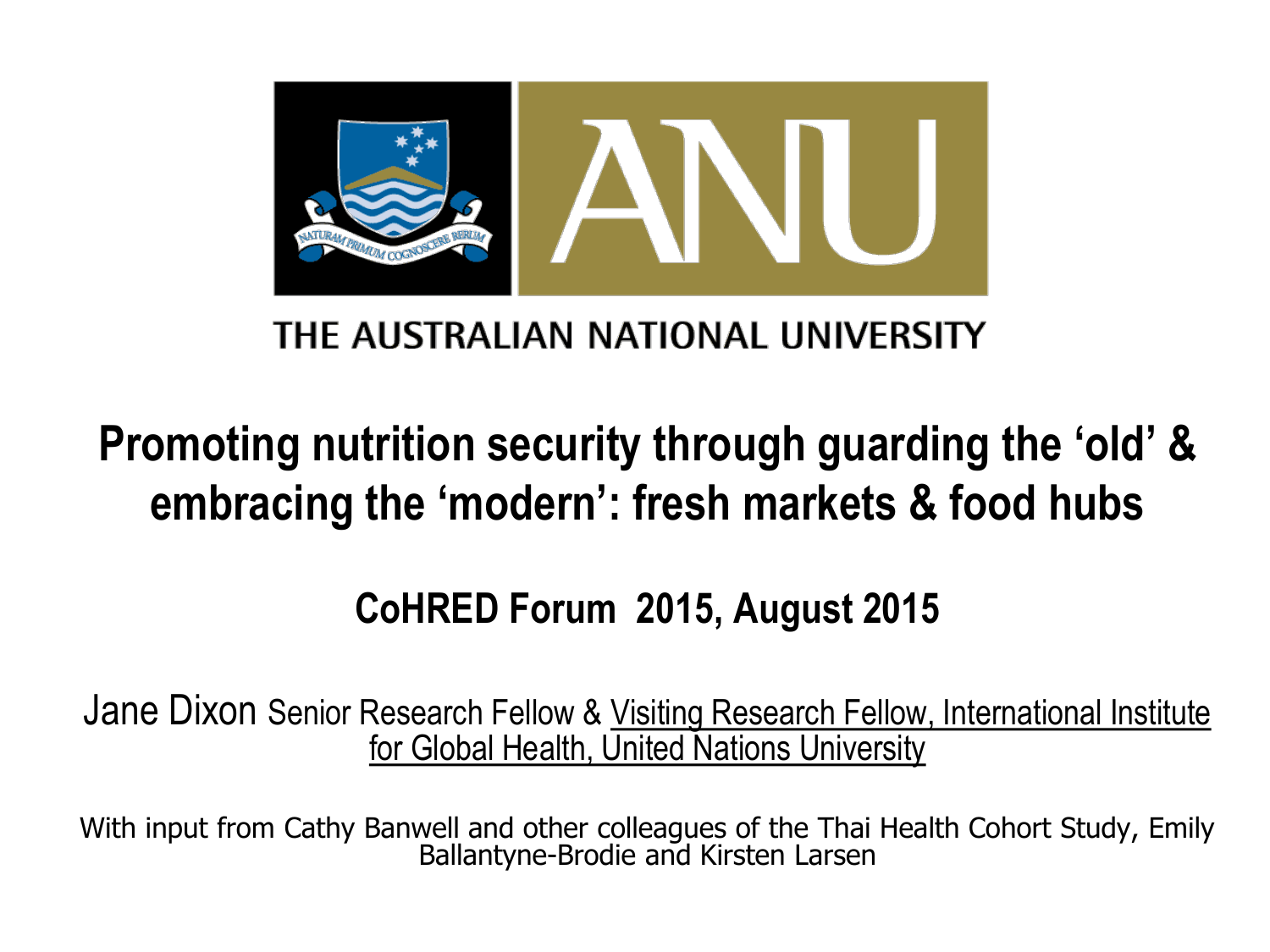

**THE** 

### **Retail in the food system**